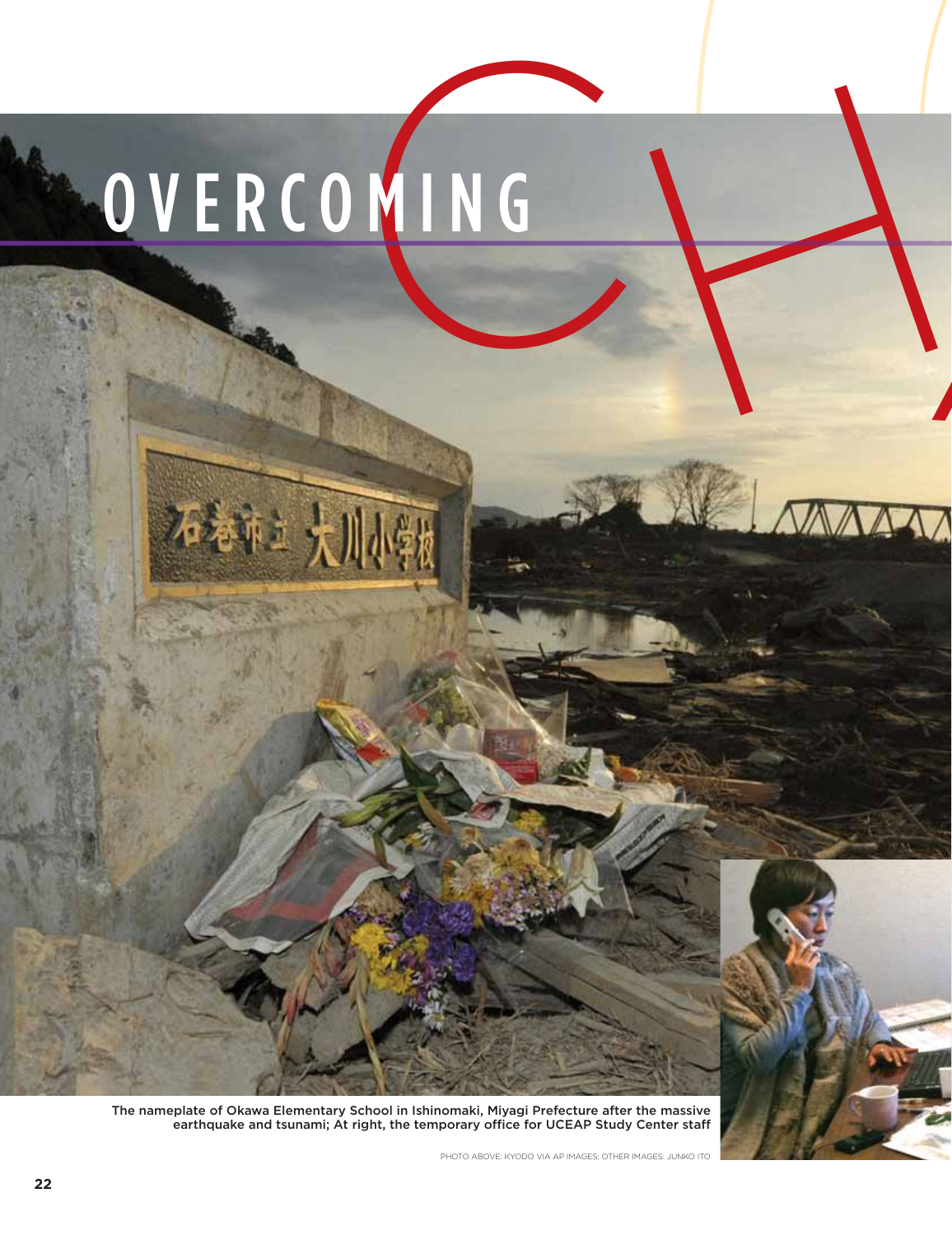**The earthquake and monster tsunami in Japan last year brought danger, disaster, disorder, and confusion, but the higher education community responded with courage and**  The earthquake and<br>
monster tsunami<br>
in Japan last year<br>
olight danger<br>
disaster, disorder,<br>
and confusion, but<br>
the higher education<br>
with courage and<br>
tenacity.<br>
BY CHESTOPHER CONNELL



# **In the Tohoku University biology lab**

where Ashley Mar was running experiments on a Friday afternoon, cellphones simultaneously began bleating a warning 10 seconds before the shaking started. Ashley and her lab mates ducked under desks. "We were a bit desensitized because we'd had an earthquake [7.3 magnitude] a couple of days before. We didn't think it would be that big a deal," said the University of California, Santa Barbara, biology major. But this was the fourth largest earthquake in recorded history, a colossal 9.0 magnitude temblor 80 miles out in the Pacific that rocked Sendai, a city of 1 million people, and much of Honshu, Japan's main island, for minutes. Glass beakers were breaking; refrigerators, incubators, and heavy equipment were shifting around the lab; books and journals were raining off shelves. "That was the scariest part," said Ashley, a veteran of quakes back home in San Francisco.



Earthquake relief effort in Tokyo where UCEAP staff member helped prepare items for shipment to Sendai.



Even then a brutal tsunami that would splinter buildings like Tinkertoys was barreling toward Japan's northeast coast, leaving 20,000 dead or missing in its wake, including two young American teachers in the Japanese Education and Teaching (JET) Program. The calamity was compounded when the wall of water breached the Fukushima Daiichi Nuclear Power Plant, triggering frightening meltdowns and explosions in the worst nuclear accident since Chernobyl. Power, water, and train service was disrupted and jolting aftershocks unnerved residents across a wide stretch . Tokyo, 230 miles from the epicenter, endured rolling blackouts for months, and many universities, which had been on a long break between terms when the disaster struck, came to a standstill for weeks.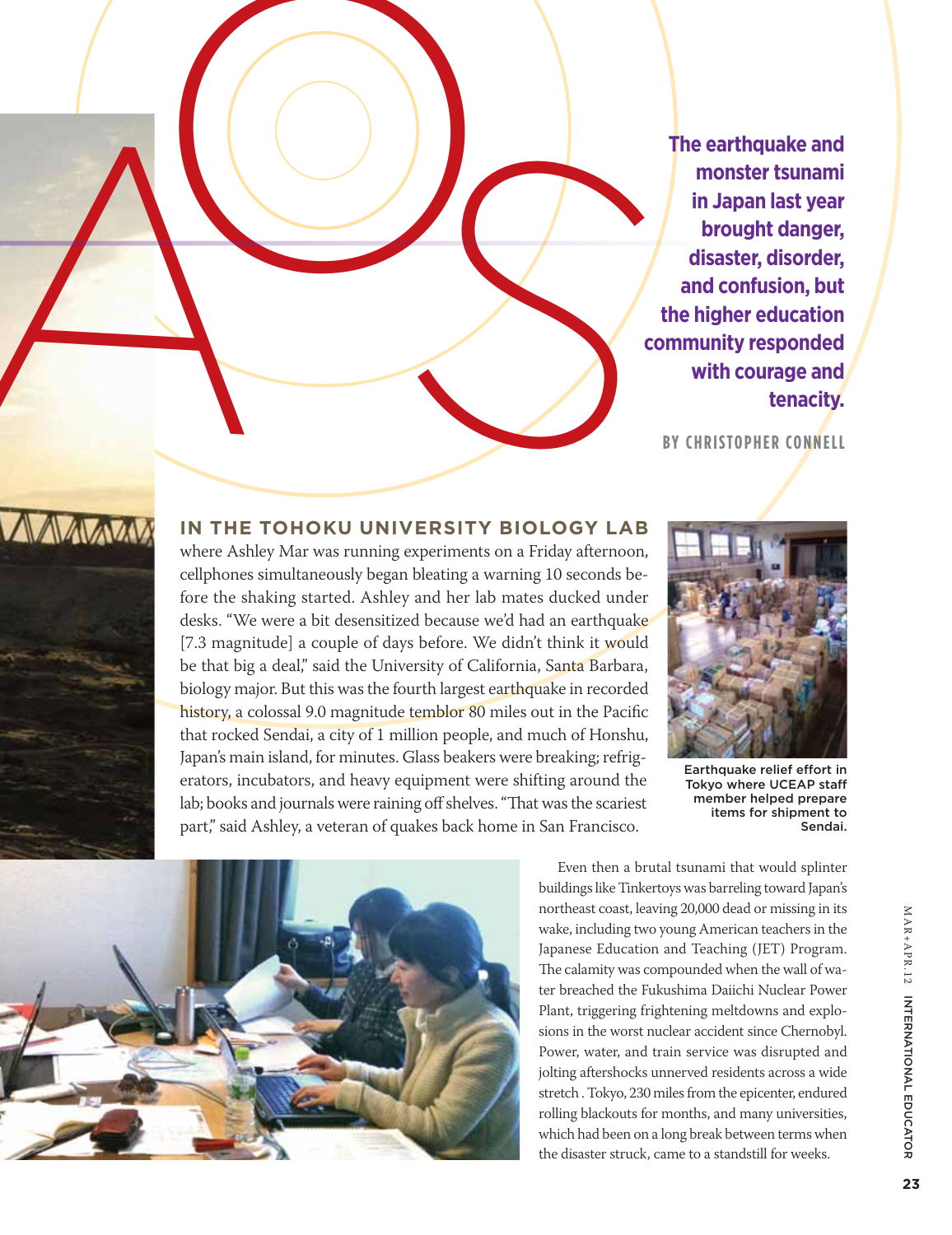

It was not the tremors nor the loss of services on March 11, 2011, but the uncertainty and fear of a spiraling nuclear nightmare that triggered a rapid exodus from Japan of hundreds of thousands of foreigners, including by some estimates half of its 140,000 international students, most of whom were studying far from the danger zone. Education abroad programs and providers were jolted into crisis mood as educators scrambled to ascertain the safety and whereabouts of students such as Ashley, and then made heartwrenching decisions of whether to pull them out of Japan in the middle of their studies. These educators are no strangers to dealing with far-off crises, whether precipitated by natural disasters, civil unrest, war, or disease outbreaks. Some programs had just evacuated students from Egypt and elsewhere across the Middle East amid the Arab Spring uprisings. Still, it was unusual to confront such disruptions and so many unknowns in Japan, one of the world's most prosperous and technologically advanced countries.

Some felt the travel warnings from U.S. Department of State (DOS) left them no choice but to summon students home, even those at universities in Osaka and other cities south of Tokyo far from Fukushima. DOS immediately urged U.S. citizens "to avoid tourism and nonessential travel to Japan" and, even at the end of March , advised against travel to Tokyo and 15 prefectures, including hard hit Iwate, Mayagi, and Fukushima. While Japanese authorities evacuated a 12 mile zone around the nuclear plant, the U.S. warned Americans to stay 50 miles away and distributed potassium iodide tablets to embassy families as a precaution.

The Ministry of Education, Culture, Sports, Science, and Technology appealed to international students not to believe everything they were reading "in the form of chain e-mails, electronic bulletin boards, and mini-blogs …. If you receive one of these chain e-mails, please delete it immediately and do not forward it to anyone else." Winona State University Associate Professor of Japanese Matthew Strecher, who had planned to take students to Japan in May, wound up going by himself. Strecher, who once taught at Tokyo University, said his Japanese colleagues were "dismayed by the mass exodus from Japan. They perceived a rather severe overreaction." But he understood why some Winona State parents told him they did not want their child going to Japan in the spring. "If you watched CNN, it was all Doomsday stuff," he said. Other educators, both Japanese and American, said they felt Western news reports exaggerated how much of the country was brought to a standstill and how big a threat the Fukushima plant posed.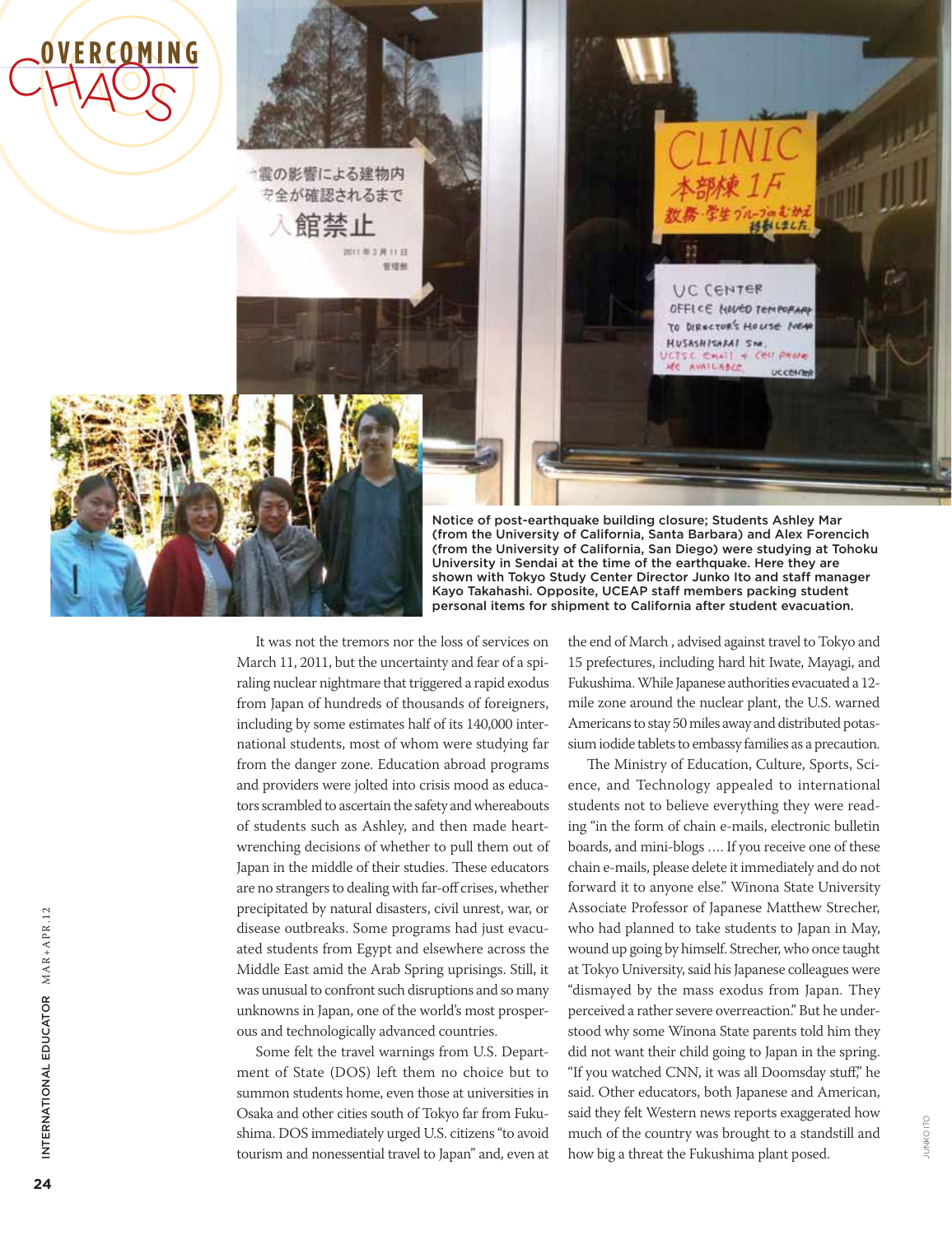But William McMichael, the international relations manager for Fukushima University, does not second guess the decision by partner universities to pull out the 180 students enrolled there. "There was a lot of confusion in Japan at the time. Our Internet wasn't working, our phones weren't working. It was really, really hard for us to communicate with anyone. They felt like they needed to pull their students just in case the situation got a lot worse," he said. His campus suffered far less physical damage than Tohoku, which tallied a \$1 billion repair bill for scores of its buildings and labs. But Fukushima had to deal with the invisible peril of radioactivity spewed by the stricken plant 36 miles away. The university spent \$1 million removing contaminated soil from an athletic field alone.

Amid the travails, universities and educators in the United States and other countries reached out to help their counterparts and to extend a hand to the 21,290 Japanese students in the United States, some of whom were dealing with the loss of family, friends, and support from home.



# Social Media Tools Proved Invaluable

junkooun o y khu

If social media were being blamed for inducing panic in some quarters of Japan, they were providing comfort to parents and college administrators back in the United States. The disasters demonstrated anew the utility of Facebook, Twitter, text messaging, and other electronic connections at times when phone lines were jammed or not working.

At the Arlington, Virginia, office of International Student Exchange Programs, Asia program officer Spencer Huddleston set out on Friday morning, March 11, to track the 45 ISEP students in Japan "any way we

could. We got on Facebook, got on Twitter, and literally Google searched and Facebook stalked them to see if we could get anything." ISEP had lists of students' e-mail addresses, but Huddleston could not count on students' being able to read their e-mail, much less respond. Social media "are the first place students are going to. They're trying to get in touch with their families as well and posting things like, 'We're alive' or 'We're OK,'" he said. Privacy settings barred strangers like Huddleston from reading many postings, "but quite a few of the students shared information with the world."

Mary McMahon and colleagues at the University of California Education Abroad Program (UCEAP) in Santa Barbara, California, were doing the same with the contingent of 77 UC students at 11 partner universities in Japan, including Ashley Mar and a second student at Tohoku. "Within 24 hours following the earthquake, we had reports on the whereabouts of virtually all 77," said McMahon, regional director for Asia and Africa. "We sent notes to all students, all emergency contacts, all campus advisers, via Facebook, e-mail, etc., asking for anyone to report on the status of any student." Since it was spring break, students were scattered "as far afield as Thailand and as close as Orange County, California. All were safe and reported back to us. It's amazing it worked so well," she said. They also notified 44 students heading to Japan for the spring term that their programs were cancelled.

## Disappointment From the Student Perspective

That word did not reach Ashley Mar immediately and when she got it, she wasn't happy.

She'd gotten out of the lab building safely that afternoon, even tarrying long enough to gather her laptop, lab notes, keys and winter coat—it soon started snowing—and donning a white hard hat before heading outdoors. "I basically grabbed what I could see that was mine in front of me because I wasn't sure if I could get back in," said Ashley, one of 1,400 international students enrolled along with 17,000 domestic students at the research university.

It took Ashley three hours to traverse the damaged city by foot to her dorm. She spent the night with lab mates in an apartment, where they slept on the floor in the cold and dark. "We didn't have much food or anything. We were just waiting for light to figure things out," she said. In the morning they went to stores looking for flashlights and propane tanks, "but most everything was already sold out." Back at her dorm, she called home from a pay phone the university had set up in the lobby for international students to make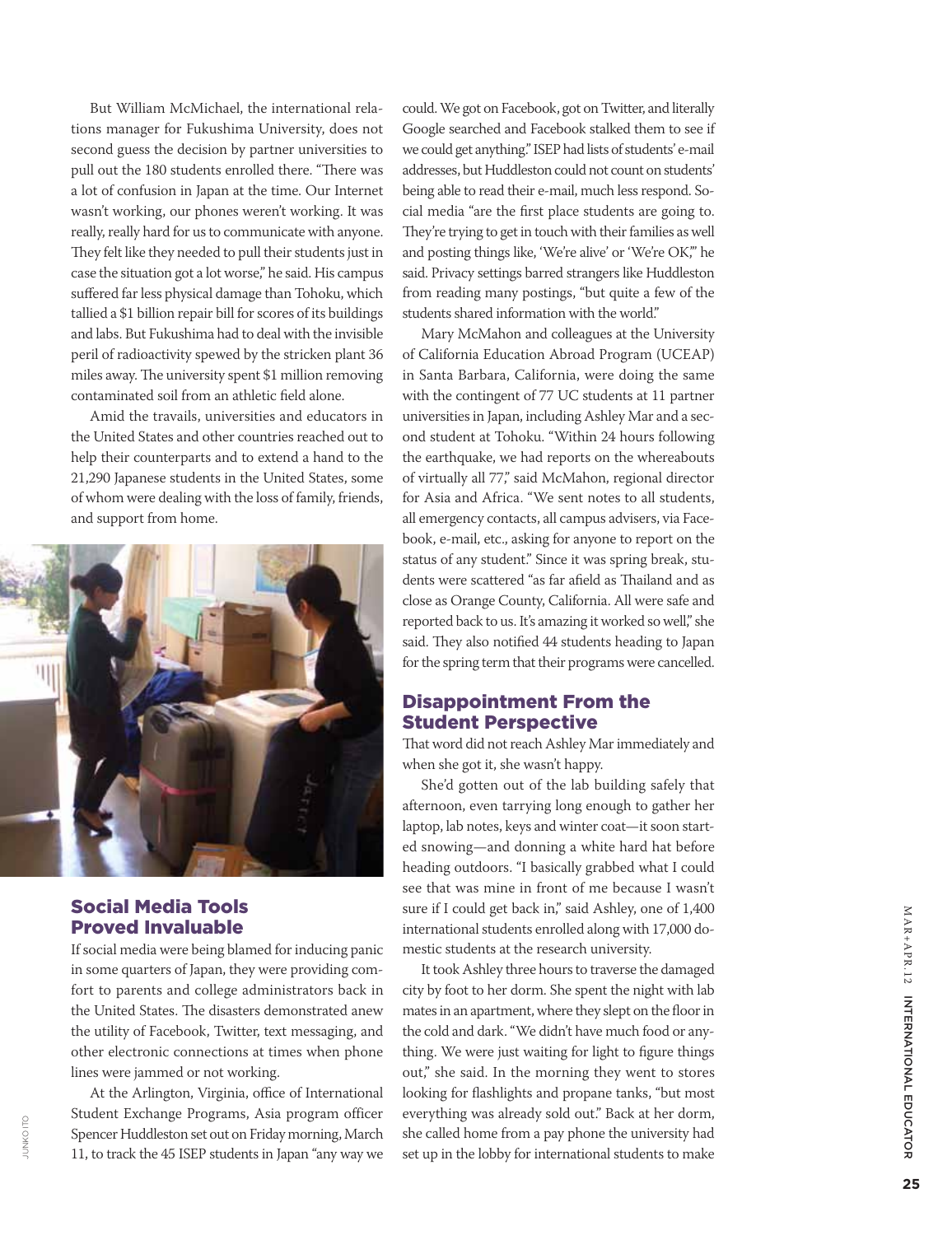

overseas calls for free. "I waited in line for two hours to talk to my mom for 10 minutes. It was about 1:00 a.m. when she heard my voice. She was just freaking out," said Ashley. Her mother notified the UCEAP.

The international students pooled food stashed in their rooms and "were able to pick up a few things in convenience stores, just popping around," she said. Some students were "paranoid about the whole (nuclear) situation. They just wanted to get out of the country as soon as possible. They left us all their food," she said. "Personally I didn't worry about the radiation. I didn't think there was anything to warrant needing to leave."

"For a couple of days, there was no power, electricity, water, or gas but we still had this big emergency tank of water in the back we were using to cook and drink. It was basically like camping. Besides worrying about everyone, I was kind of having fun with it," she said. Cell phone service came back on, but her battery was dead and she was without a way to charge it.

Another student relayed word that the UCEAP had summoned its students to the Tokyo Student Center. Trains weren't running and lines were long at the Sendai bus station, but she wound up on a bus the German embassy dispatched to bring its students back to the capital. Her remaining friends decided to travel farther south while Tohoku was closed (it reopened in April), but Ashley then got an e-mail telling her all the UC programs were cancelled. She cried the rest of the way to the Tokyo Study Center and flew home days later. Ashley now has applied to teach in the JET program, putting on hold plans for graduate school and a career as a research biologist. "I'm not prepared to give up Japanese and my connection with Japan. I really want to go back and live there helping people that I knew," she said.

Student blogs chronicled the dismay other students felt about going home early. A University of Kansas student on an ISEP exchange wrote from Osaka, "I've worked long and hard to get here, and coming back… would be near impossible." But she added that "the worry has caught up with me, and it is exhausting…. So much mixed emotions right now. I just want everything to go back to that, *'YAY, I'm in Japan!'* feeling." Before departing, she stocked up on anime and manga and accomplished one goal: seeing a musical extravaganza by the all-female Takarazuka troupe.

A Northern Arizona University student at Nanzan University in Nagoya, 400 miles from the epicenter,

International students studying at Tohoko University traveled to Ishinomaki to serve international dishes, including Turkish fried rice, Chinese dumpling, and a French dessert, to victims of the earthquake and tsunami.

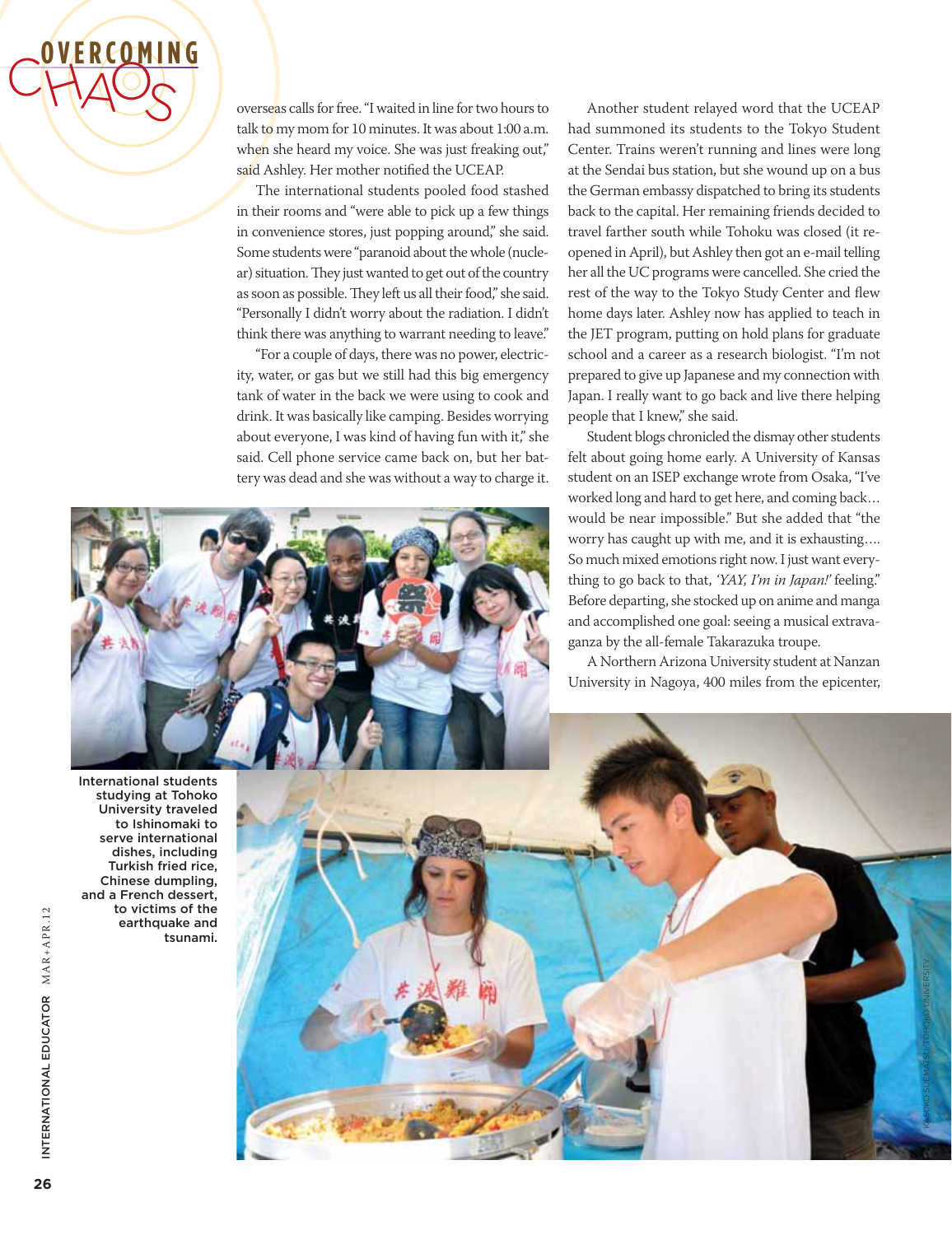faulted the "fear-mongering" news media for ending her semester prematurely. "I really need the credits to graduate on time," she lamented. "Nagoya is perfectly fine. This panic has ruined a once-in-a-lifetime opportunity for many of my friends here."

Junko Ito, a University of California, Santa Cruz professor of linguistics who directs the UC Tokyo Study Center, was in California on March 11 but returned within 48 hours to deal with the crisis. Many of the students wanted to stay. "They had just gotten used to life in Japan, figured out how things worked, made life-long friends, and gained confidence in meeting the academic challenges of studying in a foreign country," Ito wrote later in the EAP newsletter. Ashley Mar and the second student at Tohoku "implored us to let them go back to Sendai as soon as possible so that they could help clean up the damaged labs together with their lab mates and their advisers." The center got almost everyone back in time to enroll for spring classes at their home campuses.

That left Ito and her staff with one additional big task: tying up loose ends and shipping home the personal goods many students had left behind. "Because students had to leave so quickly, most had no time to pack or ship their belongings back to California. Nor did they have time to return their library books, give notice to landlords, return their keys, pay their utilities, cancel their cell phone subscriptions, etc.," Ito explained. "This was no fault of the students— they were just on spring break, and were expecting to return when they suddenly had to get on the next plane from the nearest airport. The Tokyo staff valiantly went to these apartments to clean up, with aprons, masks, gloves, and garbage bags in hand, joking—irreverently, I'm afraid—that even though this wasn't part of their job description, it was at least better than trying to do the nuclear cleanup." UCEAP resumed exchanges in Japan in July at nine of its 11 partner universities, with the exceptions of Tohoku and Tsukuba universities.

It was too late for Trevor Incerti to get into classes at the University of California, Berkeley, when he returned from Osaka. Instead he worked as an intern in the UCEAP office in Santa Barbara. Incerti, 21, a double major in Japanese studies and political economy saw firsthand that it wasn't an easy decision for the EAP staff. They were "emotionally devastated to have to bring home all the students. Their job is to send students abroad."

He noted that a month after the quake, a UC Berkeley junior, Jasmine Jahanshahi, studying at Sciences Po, and three students from Sweden and Australia were among five dead in a Paris apartment fire. Safety issues

Kelsey J. Higgins

**ELSEY J. HIGGINS** 



# INTERNATIONAL STUDENTS IN JAPAN

Japan has 140,000 international students, with most from China and other countries in Asia. Former Prime Minister Yasuo Fukuda embarked on a campaign in 2008 to more than double the ranks of international students to 300,000 by 2020 and to make Japan's universities, which enroll 3.5 million students, far more international. Only 6,166 U.S. students studied in Japan in 2009–10, according to *Open Doors*. The Japanese government provided help for some foreign students whose lives were turned upside down by the earthquake, waiving fees for return visas, and paying return airfares for those on scholarships from the host country.

"can crop up anywhere," said Incerti. "These programs have to deal with calamities all the time and you never know where they are going to come from."

CET Academic Programs, based in Washington, D.C., offered an intensive Japanese language and culture studies program in the spring semester in Osaka for the first time in 2011. Executive Director Mark Lenhart and Kate Maruyama, the Japan program manager, decided on March 17 to bring home temporarily the three Lewis and Clark University students who were studying in Osaka. They purchased roundtrip tickets, thinking the students might be able to return in a few weeks, as two of the three did "when the situation (at the nuclear plant) began to look less volatile," said Maruyama. CET worked with the third student and Lewis and Clark "to ensure that she could complete the semester's work at home and receive full credit." Its program quickly resumed normalcy, with 19 students enrolled over the summer and 15 in the fall.

CET did not have travel insurance for a nonmedical evacuation and paid for the students' plane tickets itself. "We self-insured. We didn't have any kind of rider on our insurance plan that would include a natural disaster like this," said Lenhart. Lewis and Clark, however, stepped up to split the costs of the tickets. "These crises bring out the best in our partnerships," he said. "Everyone focuses on the safety of the student. They don't sweat the small stuff. Who pays for what becomes a lot less important." Going forward, CET is building travel insurance into the costs of its overseas programs. The peace of mind, said Lenhart, is worth it.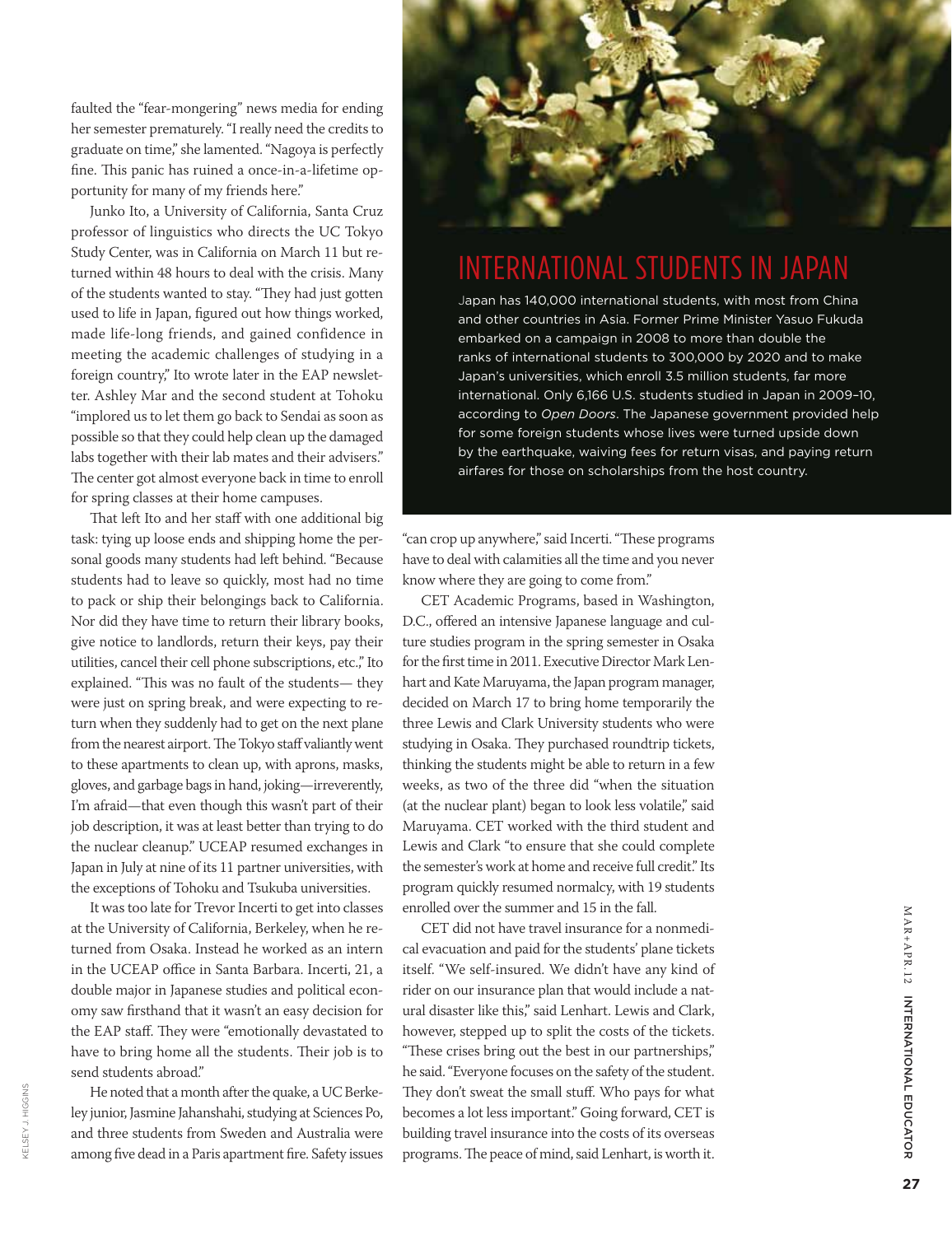

# A Special Challenge for Temple University Japan

Temple University, Japan Campus—opened in 1982 and familiarly called Temple University Japan (TUJ)—is the largest accredited foreign university in Japan. It operates on the same schedule as its parent in Philadelphia, so its nearly 800 undergraduates were in classes when the quake jolted the capital on March 11 (it also enrolls 400 students in education, law, and business graduate programs). With Tokyo's trains and transit not running, some 80 faculty and staff took refuge that night in one of the college's three buildings, said Dean Bruce Stronach . "People just roughed it," said Stronach. "It all went well." None of the buildings was seriously damaged, but on March 14 TUJ called off classes until April 5. "In those three weeks we had our faculty members rewrite all of their syllabi to incorporate distance learning." Students, including 75 from Philadelphia spending a semester at TUJ,

were given the option of finishing courses online, in Philadelphia or in Tokyo. About 200 TUJ students left Japan and 50 others relocated elsewhere in the country. When classes restarted on April 5, two thirds of the undergraduates came back. "We have taken a hit on continuing students," said Stronach, but he predicted with confidence that enrollment will rebound. Stronach, a former president of Yokohama City University, said TUJ serves as a model in Japan "for truly international liberal arts education and university reform." In a message to faculty and staff back in March, "This is a time of unprecedented disaster and devastation for all people in Japan, including the foreign community. We strongly believe it is important that TUJ keeps its operations as a sign of commitment to the community because not only we are an American university in Japan, we are also part of Japan and we will support Japan. We will all move forward together with Japan as it rises from…this catastrophe."



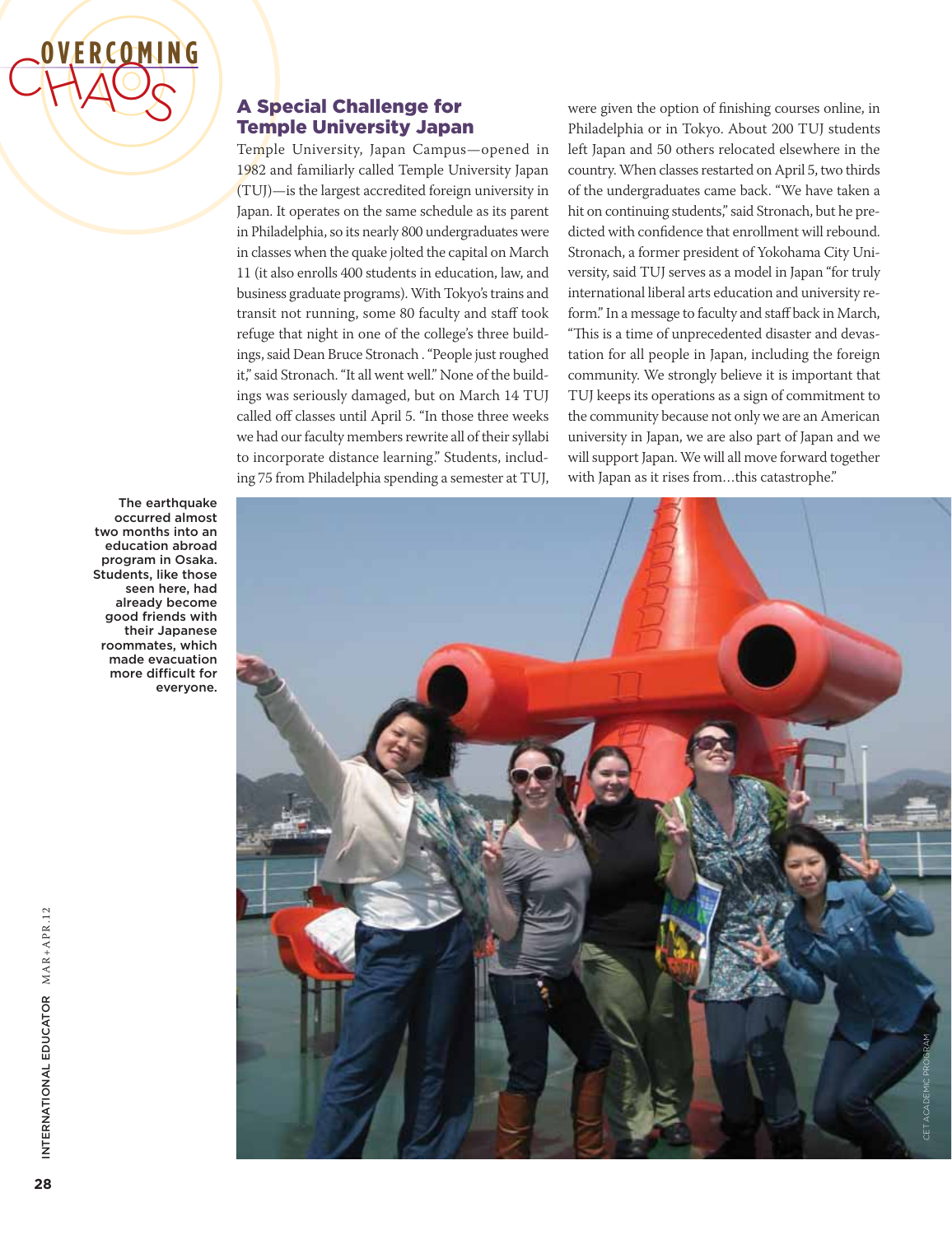#### 'Don't Go to the Airport'

It was still Thursday night March 10 in Los Angeles when the Tohoku earthquake struck. On Friday morning March 11 some 56 MBA students from the University of Southern California's Marshall School of Business were booked to fly to Tokyo for a 10-day field trip that is a highlight of their three-year, part-time pro-

gram. "Early Friday morning, we e-mailed the entire group of (Japan-bound) students telling them not to go to the airport and later that day, after working with senior administration, we told the students that the trip was completely canceled," said Brenda S. Miller, Marshall's



assistant director for global programs and partnerships. It was too late to get them visas and book flights to other destinations in Asia where classmates were bound.

"After that, there was a long process of coming up with different make-up scenarios since the trip is part of a required global business course," said Miller. A third elected to take the spring 2012 trip to Tokyo or to Korea and China. The others are immersing themselves in Japanese cultural activities in Los Angeles or participating in and writing reports on USC's annual Asia Pacific Business Conference. USC's travel agent secured full refunds for the \$3,400 cost of the original trip.

The Marshall School sends 1,100 students overseas on 25 study trips each year, including 900 freshmen. It canceled two additional trips to Tokyo in May for freshmen and a different group of MBA students, diverting the first-year students to Taipei instead and the MBA contingent to Shanghai and Beijing. "Everything is back to normal now," Miller said. "We have 43 MBA students slated to go (to Tokyo) for spring break and 36 in May," as well as 40 freshmen.

## Relocating NanoJapan to Labs at Rice University

The disaster in Japan imperiled a dream summer internship for 15 promising U.S. freshmen and sophomore science majors chosen from across the country to do nanotechnology research in Japanese labs and study Japanese language and culture. The NanoJapan program created by Rice University physicist and Professor of Electrical and Computer Engineering Junichiro Kono in 2005 has twice won multimillion-dollar National Science Foundation (NSF) grants and involves scientists from several U.S. and Japanese universities.



down, and work was curtailed at other participating labs by rolling blackouts. Kono and colleagues decided at the end of March to reverse engineer NanoJapan and bring Japanese graduate students to Houston to work with the American students at Rice University.

Kono traveled to Japan in April and broached the idea with collaborators at universities in Tokyo, Osaka, and Hokkaido as well as Sendai. They responded with such gratitude and enthusiasm that Kono decided to bring 25 Japanese graduate students. That left Sarah Phillips, international programs administrator for Rice's engineering school, a big logistical challenge.

"Everyone on campus came together and said, 'What can we do to help you?'" said Phillips. They opened up rooms for the U.S. and Japanese students in Rice graduate student apartments. The president's office donated \$25,000, and the NSF came through with \$56,000 in supplemental funding. The U.S. students took Japanese lessons for two weeks in Houston while the Japanese students studied intensive English. At summer's end the U.S. students presented poster sessions at a Rice research colloquium. They all got to travel to Tokyo after all for a week over Thanksgiving to visit companies and labs and take part in a nanotechnology symposium in Osaka. NanoJapan will revert to taking place in Japan next summer.

Cheryl Matherly, vice provost for global education at the University of Tulsa and education director for NanoJapan (she helped start the program while at Rice), said the idea of bringing Japanese graduate students to the United States had been in the back of their minds before the March 11 tragedy presented an

Taylor Anderson taught with the Japanese Education and Teaching (JET) program. She lost her life in the disaster.

International Educator

MAR+APR.I2 INTERNATIONAL EDUCATOR

MAR+APR.12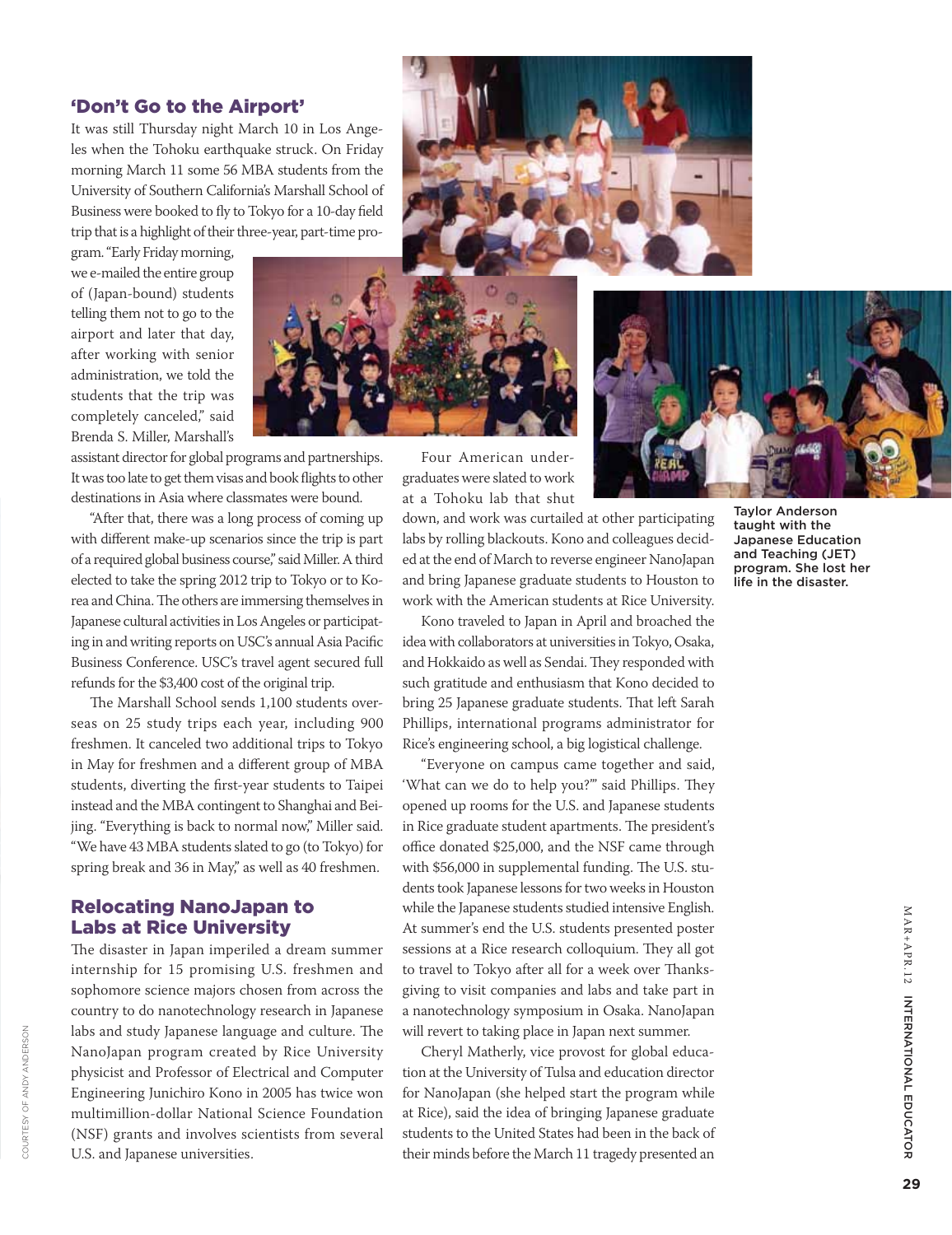

opportunity. Now "the connections with our Japanese colleagues have deepened and the program has truly become reciprocal."

# Support for Japanese Students in the United States

International education offices were worried not only about the U.S. students they had studying in Japan but the 21,000 Japanese students enrolled on U.S. campuses.

The Institute of International Education, as it did after the 2004 Christmas tsunami in Southeast Asia and the 2010 earthquake in Haiti, extended a lifeline to those students thrust into financial hardship by events back home. With Freeman Foundation support, it distributed grants up to \$5,000 to students in distress, especially those from Miyagi, Fukushima, and Iwate. Some 100 students, a third studying at community colleges, shared \$400,000. IIE President Allan E. Goodman said most had not gotten financial support from home since the March 11 disasters. "Our goal, and that of the Freeman Foundation, is to help relieve the financial burden that is compounding the students' personal distress, and to encourage them to complete their U.S. studies so they can return home with the skills and new knowledge to help rebuild their shattered communities," Goodman said.

The University of Minnesota thought to attend to students' other needs. International Student and Scholar Services (ISSS) formed a support group for Japanese students and scholars that met 10 times on a weekly basis after the earthquake and tsunami. "Thirty people showed up at our first group," said ISSS adviser Chiho Watanabe. Some came from ravaged towns and had relatives back home in shelters. "They were going through some guilt, being here while their families were suffering," said Watanabe. The sessions allowed Japanese students, scholars, and staff "to share our thoughts and feelings. It was a much-needed occasion for some of us since it was much easier to sympathize with each other because of our similar background—away from family and friends and living in the States to pursue a degree and career," she said.

Chihaya Satoh, 25, a senior majoring in nutrition, attended most of the sessions. She is from Shiogama, a suburb of Sendai. When she first heard the news, "I was really, really scared because my parents both worked near the ocean" and live just a mile from the shore, she said. Her parents survived and their home was intact, but three relatives perished.

A week passed before she could reach her mother, a kindergarten teacher, by phone. "My father works for City Hall in Shiogama. He had to be at work pretty much 24/7. He never really came home. I didn't get to talk to my dad for like three weeks," she said. Even with counseling it was difficult for Chihaya to get back into the rhythm of life on the big UM campus. "I tried to figure out a way to go home, but didn't think it was realistic to drop my classes. I didn't even know if I could get there or if the train system was working," she said. The support sessions were "very helpful because even though I had a Japanese friend who I could talk to online, they (the people at OISS) were the only ones I could actually physically talk to and let out my feelings and emotions," she said.

#### Finding Other Ways to Help

Academics and institutions outside Japan found other ways to help the recovery. The Massachusetts Institute of Technology began an MIT Japan 3.11 Initiative to exchange faculty and students with Japan and in particular to support the work of MIT architects in the shattered coastal town of Minami Sanriku. Working with colleagues from Miyagi University and Keio University, MIT professors Shun Kanda and James Wescoat undertook design projects —proposing to build a community center and helping put a roof over an outdoor space where townspeople in temporary, box-like shelters gather. "It's surprising, but government policy doesn't talk about the need for social gathering places," said Kanda. "There's very little public money for facilities like a community center." At meetings "I keep talking about what the town needs five years from now, 20 years from now, 100 years from now."

Architecture for Humanity, a nonprofit group based in San Francisco, got schoolchildren to make 4 million paper cranes and raised \$500,000 for Japan. Founder Cameron Sinclair now has students from universities in New Zealand and Spain as well as Japan designing projects for Japan, and placed a small team on the ground in the town of Shizugawa. They helped build a workplace called a banya and drew up a marketing plan for out-of-work fishermen to make hammocks. These are contributions that students can make from afar, he said. "It's quite cost effective. To get students there (to Japan) and house them for two weeks is hugely expensive." pan designing projects for Japan, and placed a small<br>team on the ground in the town of Shizugawa. They<br>helped build a workplace called a banya and drew up<br>a marketing plan for out-of-work fishermen to make<br>hammocks. These

# Lasting Memorials to the JET teachers

JET teacher Monty Dickson, 26, spent the morning of March 11 instructing three English classes at Yonesaki Elementary School in the town of Rikuzentakata, a hundred miles up the coast from Sendai. He was finishing